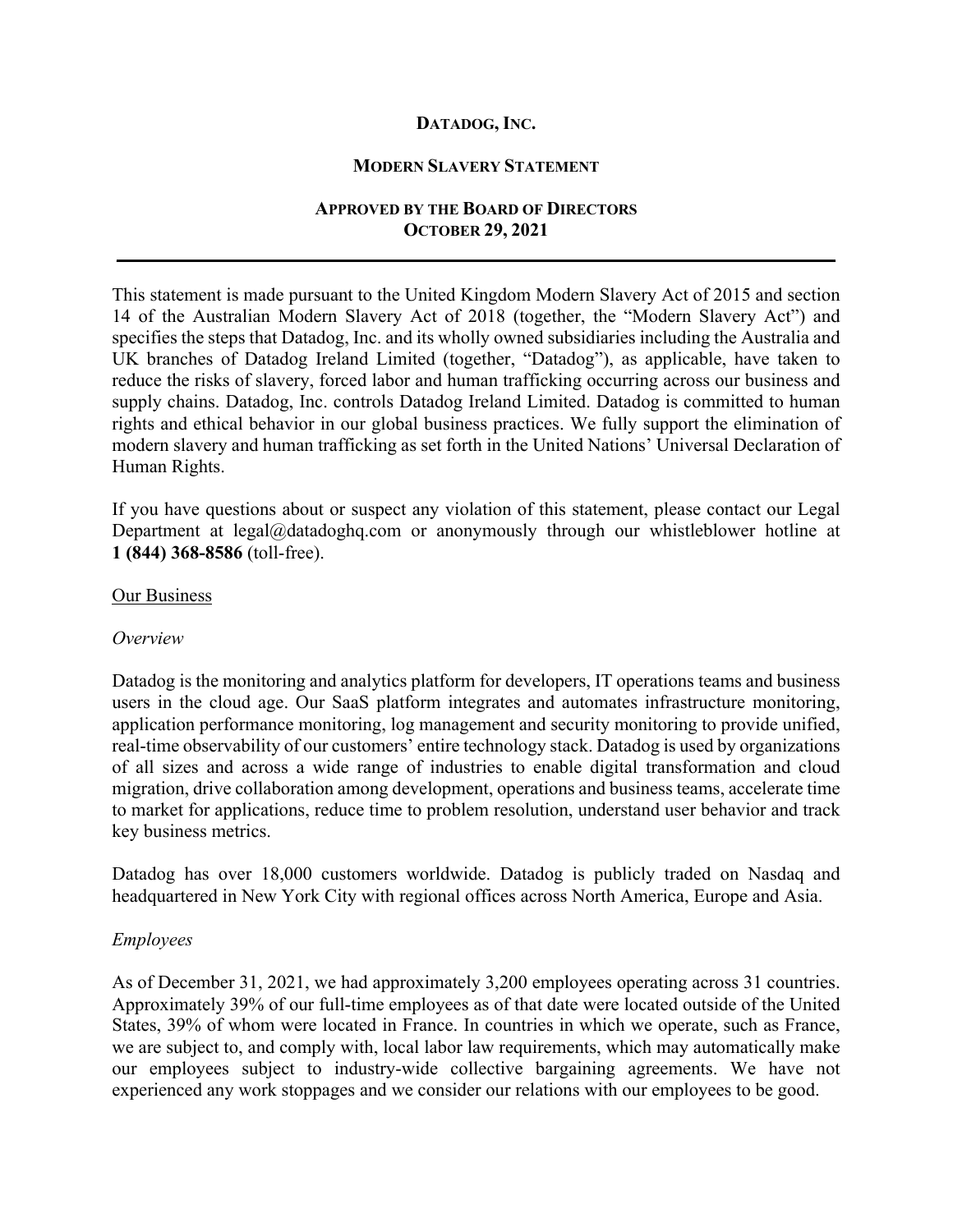### *Business structure and supply chain*

Our SaaS platform is developed, maintained, supported and marketed through various internal teams including Engineering, Sales, Legal, Marketing, Finance, Product and Strategy. Our People and Operations teams help to plan and operationalize the day to day needs of our growing business.

Beyond our internal labor force, we rely on third-party providers to support the provision of our services. These third-party providers generally fall into two categories. First, data centers located in the European Economic Area and the United States, that host our platform on the cloud. Second, certain tools and software that facilitate our internal operations such as internal messaging software, support ticketing solution and project management software. Like all businesses, Datadog uses third-party vendors for day-to-day operations and needs.

In 2020, Datadog launched the Datadog Partner Network, a program allowing third parties to partner with our business through a number of avenues: Managed Service Providers, System Integrators, Resellers and Referral Partners, and Technology Partners who build custom solutions on the Datadog platform as well as offering solutions through the Datadog Marketplace. Datadog partners operate globally in the North America, LATAM, EMEA and APAC regions. These partnerships increase user accessibility to our platform and allow us to offer additional tools for full stack observability in IT operations to our customers.

### Our Internal Policies and Procedures

We have a number of internal policies in place to help prevent slavery, forced labor and human trafficking in our business and supply chains and ensure that we are conducting our business in an ethical and transparent manner.

- **Recruitment Policies and Procedures**. We maintain robust recruitment processes in line with employment law, including "right to work" document checks and written contracts of employment for all Australian and UK employees.
- **Employment Policies & Training**. Our Employee Guide includes policies relating to harassment, discrimination and conflict resolution and is distributed annually to employees. Also, we provide regular employee training on conduct that is ethical, professional and reflective of a safe workplace environment.
- **Code of Business Conduct and Ethics**. We require all our employees to comply with our Code of Business Conduct and Ethics. The code prohibits violations of law, including labor laws and the Modern Slavery Act. The code also explains that Datadog expects every employee to apply good judgment and maintain the highest personal ethical standards.
- **Whistleblower Hotline**. We operate a toll-free hotline to allow for anonymous reports of possible policy violations within our business and supply chains. The hotline is available 24/7 and employees worldwide can report concerns online or by telephone.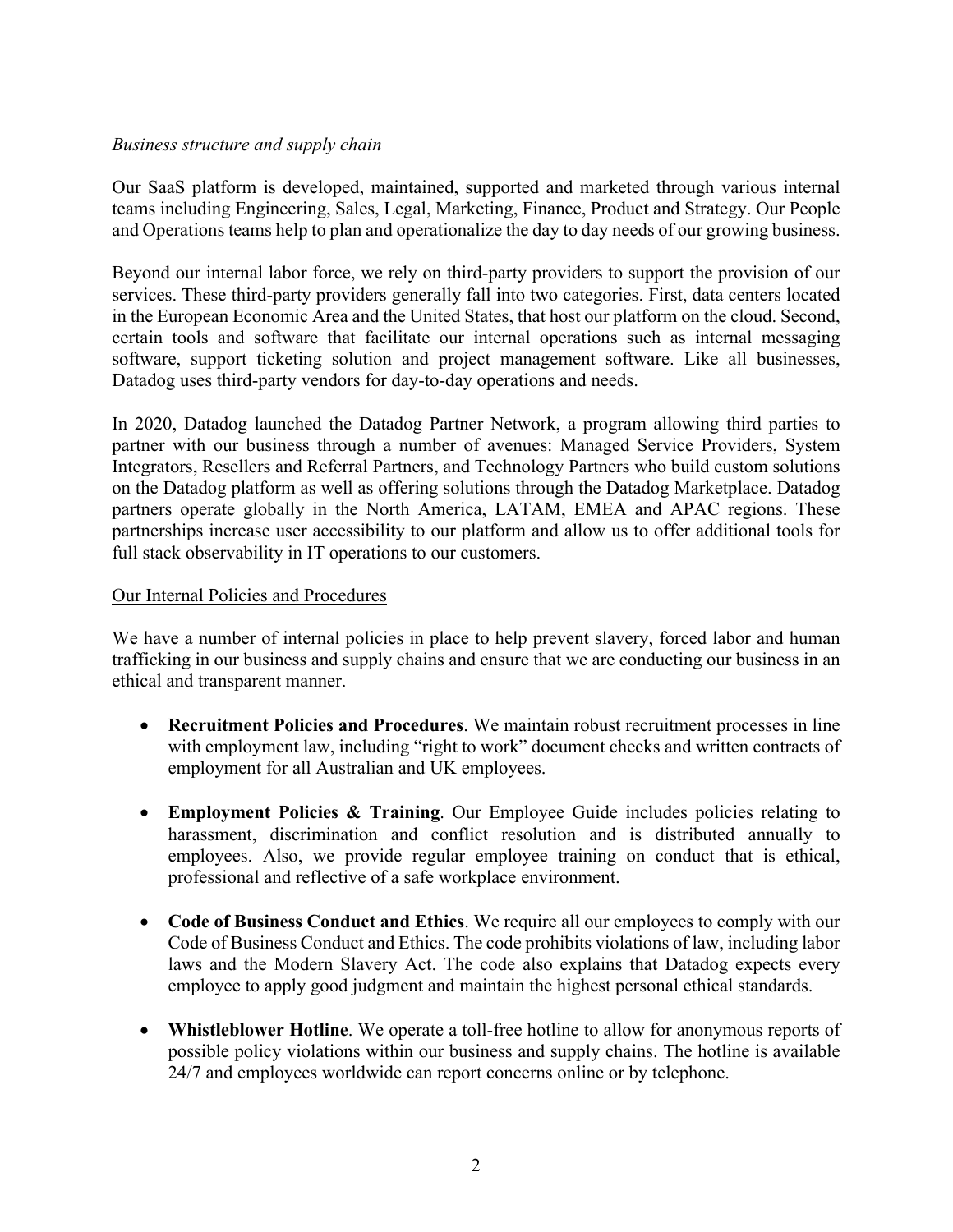#### Our External Policies and Procedures

We've implemented measures to ensure that we work with businesses that exhibit a good compliance culture and share our commitment to have a supply chain free from forced labor, slavery and human trafficking.

- **Suppliers**. Datadog is committed to working with suppliers that comply with applicable laws and regulations and adhere to our standards for ethical business practices. Potential suppliers are assessed as part of our supplier onboarding process. Datadog's Vendor Code of Conduct outlines our expectations of suppliers with respect to human rights and labor standards and holds suppliers accountable for ensuring fair and safe operations internally as well as across their own supplier network.
- **Customers**. Datadog has a rigorous contracting process and requires customers to make binding representations and commitments to comply with anticorruption laws and all other applicable law. We perform due diligence and subject prospective customers to screening and background checks as a prerequisite to entering into transactions.
- **Partners**. All partners are vetted through our due diligence process and are bound by contractual obligations to act ethically and in compliance with applicable laws in carrying out their partnership role.

# Whistleblowing

If we become aware of any violations or concerns related to this statement with respect to our employees or suppliers, we will ensure that appropriate measures are taken in consultation with our Legal Department, including terminating the employment or supplier relationship and reporting information to relevant authorities.

### Risk Assessment

Due to the nature of Datadog's cloud software business, we generally consider ourselves low-risk with respect to slavery, forced labor and human trafficking issues in our business or supply chains.

### Measuring Effectiveness

We measure our effectiveness in reducing the risk that slavery, forced labor and human trafficking practices are taking place in our business or supply chains by the number of reports and complaints regarding possible policy violations that we receive from our employees, suppliers, partners, customers, law enforcement agencies and the general public. To date, we have not received any complaints or reports regarding possible violations of this statement.

While we believe the measures referenced in this statement are sufficient to minimize any form of human trafficking, forced or involuntary labor, child labor or the use of misleading, fraudulent or illegal practices as far across Datadog supply chains as reasonably possible, we will continue to assess opportunities to improve our ability to detect and address trafficking risks.